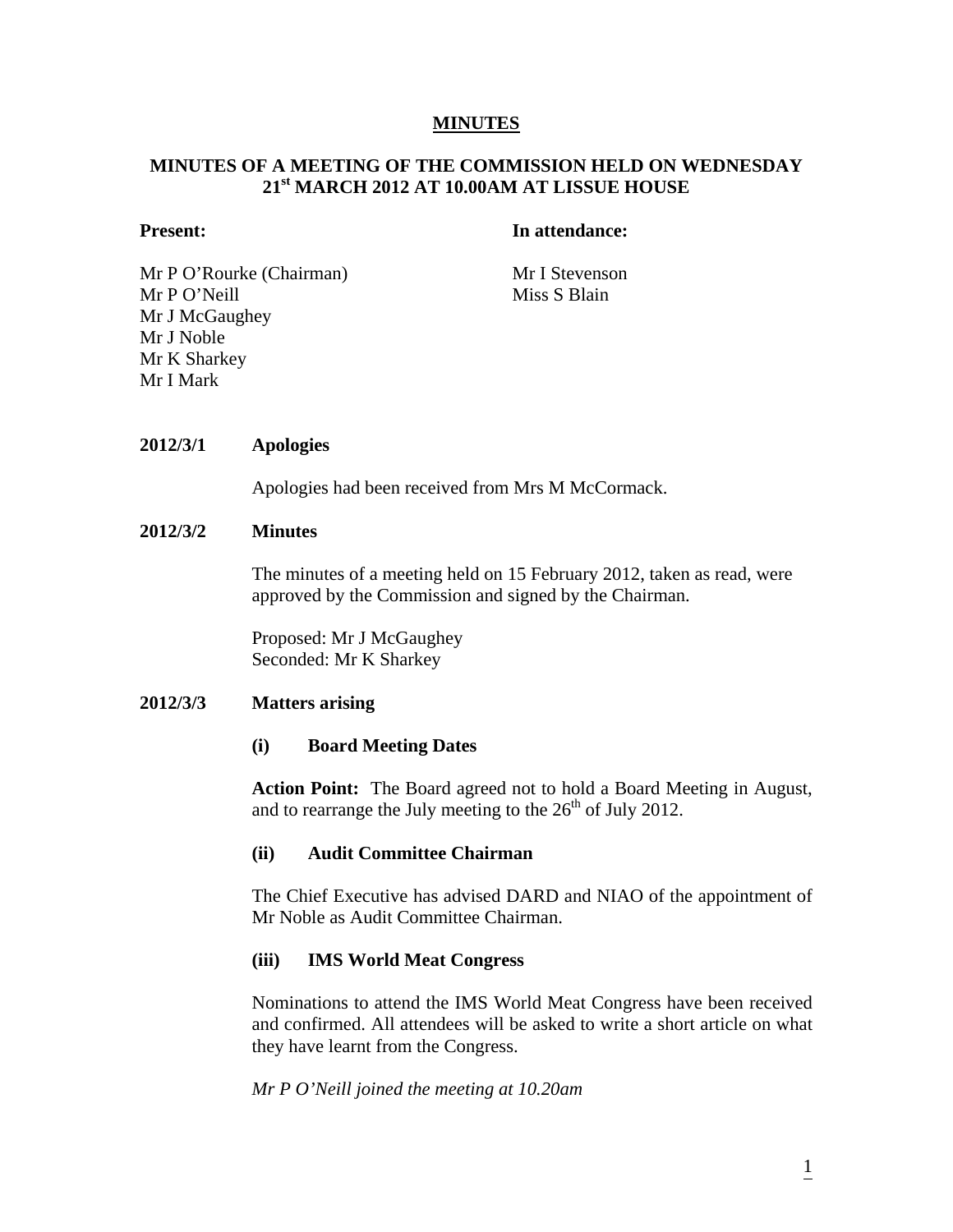# **(iv) Management Accounts**

The Chief Executive has advised DARD of anticipated easements as at the year end.

# *(v) Withheld – Commercially Sensitive*

# **(vi) Revision of LMC Equality Scheme**

The Chief Executive has forwarded a draft tender proposal to DARD to see if ministerial approval is required.

## **2012/3/4 Chairman's Report**

The Chairman reported on meetings he had attended since the last Board Meeting.

 **Action Point:** The Board agreed that LMC should work with forum members to co-ordinate a press briefing, so that stakeholders could be updated on Red Meat Strategic Forum activities.

## **2012/3/5 Chief Executive's Report**

**(i) LMC Strategic Plan 2012-15, Business Plan 2012-13 and Budgets** 

**Action Point:** The Board approved the draft strategic and business plans, subject to a few amendments. The Chief Executive will forward the plans to DARD for approval

## **(ii) Recruitment**

Industry Development Manager

**Action Point:** Mr J McGaughey and Mr P O'Neill (Reserve: I Mark), will be Board nominees on the interview panel.

Farm Liaison Officer

**Action Point:** The Board approved recruitment of a full-time permanent Farm Liaison Officer.

## **(iii) Live Export Levy/Agrisearch**